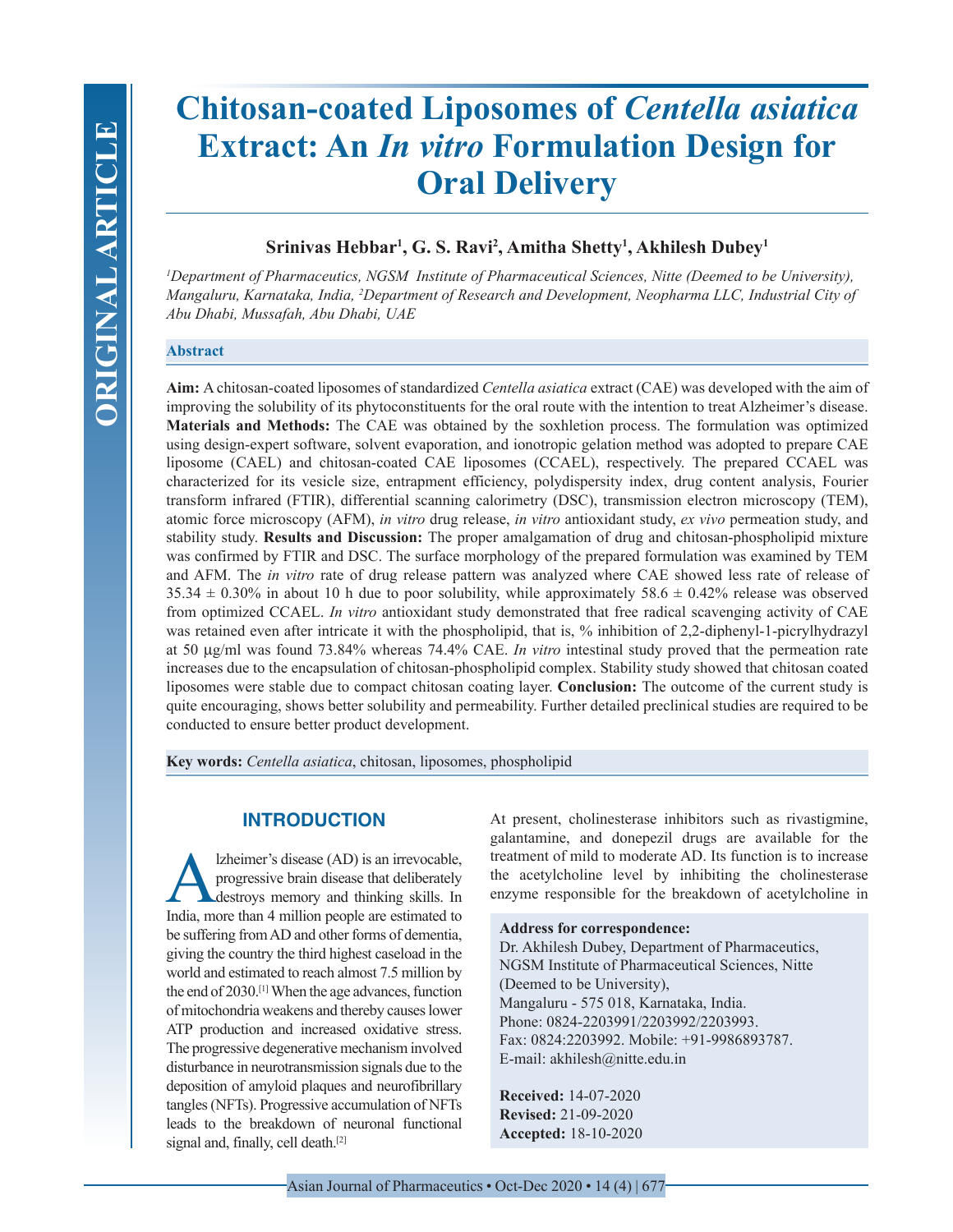the brain. The prolong therapy is required to treat the disease with the frequent dose, which may lead to side effects like gastralgia, nausea, cardiac arrhythmia, and loss of appetite. Concerning the factors such as blood-brain barrier (BBB), long-term treatment, side effects of synthetic drugs, and economic aspects, popped us to unleash the potential of herbal drugs to treat AD.[3] *Centella asiatica* (CA) is creeping herbs belong to the family Apiaceae and since ancient time, CA categorized as "Medhya drugs" in Ayurveda. CA has been used for revitalizing the nerves and brain cells for memory enhancement, as it is reported that it has more than 70 phytoconstituents. Researchers have demonstrated that the activity of CA as it inhibits acetylcholinesterase, butyrylcholinesterase, and tyrosinase enzymes responsible for the development of AD.<sup>[4]</sup> However, oral consumption of the *Centella asiatica* extract (CAE) has limited therapeutic actions due to its poor solubility and less bioavailability. Therefore, enhancing the solubility and stability of the extract is mandatory to get its maximum bioavailability.<sup>[5]</sup>

Liposomes have been thus emerged as promising carriers due to its distinctive properties such as biodegradability and biocompatibility, holding hydrophilic and hydrophobic compounds. Bilayer phospholipid coat protects the drug from the external environment, the drug gets absorbed through inner intestinal absorptive cell; thus, it avoids the first metabolism and improves the solubility and thus enhances bioavailability. However, conventional liposomes may undergo enzymatical degradation during circulation leads to poor bioavailability. To overcome the problem, the strategy is adopted herein by coating the liposome with inert chitosan. Chitosan is a positively charged biodegradable polymer which gets easily interacted electrostatically with the negatively charged phospholipids and creates a stable biopolymer coat, thereby it prevents drug leakage and stabilizes the liposome.<sup>[6]</sup> The positive charge of the chitosan supports in mucoadhesion with the negatively charged cell membrane causes prolong the drug retention time and enhances drug penetration and sustaining the release of the active component through mucus membrane.

Especially in the early stages of AD oral route should always be considered as a preferred route as it is convenient, economical, non-invasive, often considered as a safer route that requires no training. However, in this segment, various research studies suggest that oral drug delivery from the bloodstream to the brain across the BBB has long been a significant challenge to treat AD. Therefore, an attempt was made to develop chitosancoated *Centella asiatica* extract liposomes (CCAEL) and its *in-vitro* evaluation for oral delivery.

# **MATERIALS AND METHODS**

# **Materials**

Dimethyl sulfoxide (DMSO), methanol, petroleum ether, ethyl acetate, n butanol, chloroform, and dichloromethane were purchased from HiMedia Laboratory Pvt. Ltd. Mumbai, India. CAE was prepared and standardized in college. Asiatic acid was purchased from Sigma Aldrich USA. Chitosan (50 kDa, 75–85% deacetylated) were procured from Sigma-Aldrich, USA. Soya phosphatidylcholine (SPC) phospholipid "Phospholipon® 90 G" was a gift sample from Lipoid®, GmbH, Germany. Cholesterol was purchased from HiMedia Laboratory Pvt. Ltd, Mumbai, India. Acetonitrile, orthophosphoric acid, and all other chemicals/reagents were of analytical or HPLC grade with no additional purification process.

## **Plant material**

The whole plant CA was identified, confirmed, and authenticated by Dr. Krishna Kumar G, [rofessor, Department of Applied Botany, Mangalore University, Karnataka, India. (Herbarium voucher specimen number: 16PH005R). The whole plant was used for the research activity.

### **Methods**

## *Collection and preparation of CAE*

The CA specimen was collected early morning from the fertilized land during the monsoon season. As per the Ayurveda medicinal system, collection of the CA in appropriate time, place, and season gives a maximum yield of phytoconstituents.[7] Organoleptic characteristic was performed followed by determination of moisture content, total ash content, and acid insoluble ash content. The CA whole plant was dried for 2 weeks at a temperature of 45°C and powdered. About 50 g of sifted powder was placed in a Soxhlet extraction process using methanol as a solvent. The process runs 40 cycles at a temperature of 65°C.<sup>[8]</sup> The dried extract was further fractionally extracted with five different solvents such as petroleum ether, chloroform, ethyl acetate, n-butanol, and methanol subsequently throughout 24 h for 5 days. The obtained CAE was filtered, dried, and exposed to phytochemical analysis. The major secondary metabolites such as carbohydrate, tannins, steroids, terpenoids, alkaloids, flavonoids, saponins, quinone, and phenolic compounds were assessed in five different extractions was confirmed by standard protocols.[9]

## **Standardization of methanolic CAE**

CA fresh methanolic extract was filtered and treated at 50°C with charcoal to remove the chlorophyll content. 0.1% CAE solution was prepared, filtered, and subjected into RP-HPLC at 205 nm for 30 min. The obtained data were used to identify the presence of active phytochemical asiatic acid (AA) by comparison with the standard drug. The analysis was carried out using Shimadzu UFLC pump LC 20AD HPLC system, using column Phenomenex Luna C18  $250 \times 4.6$  mm (5 μ particle size), column temperature 30°C, injection volume was 10 µl, mobile phase was 0.1% orthophosphoric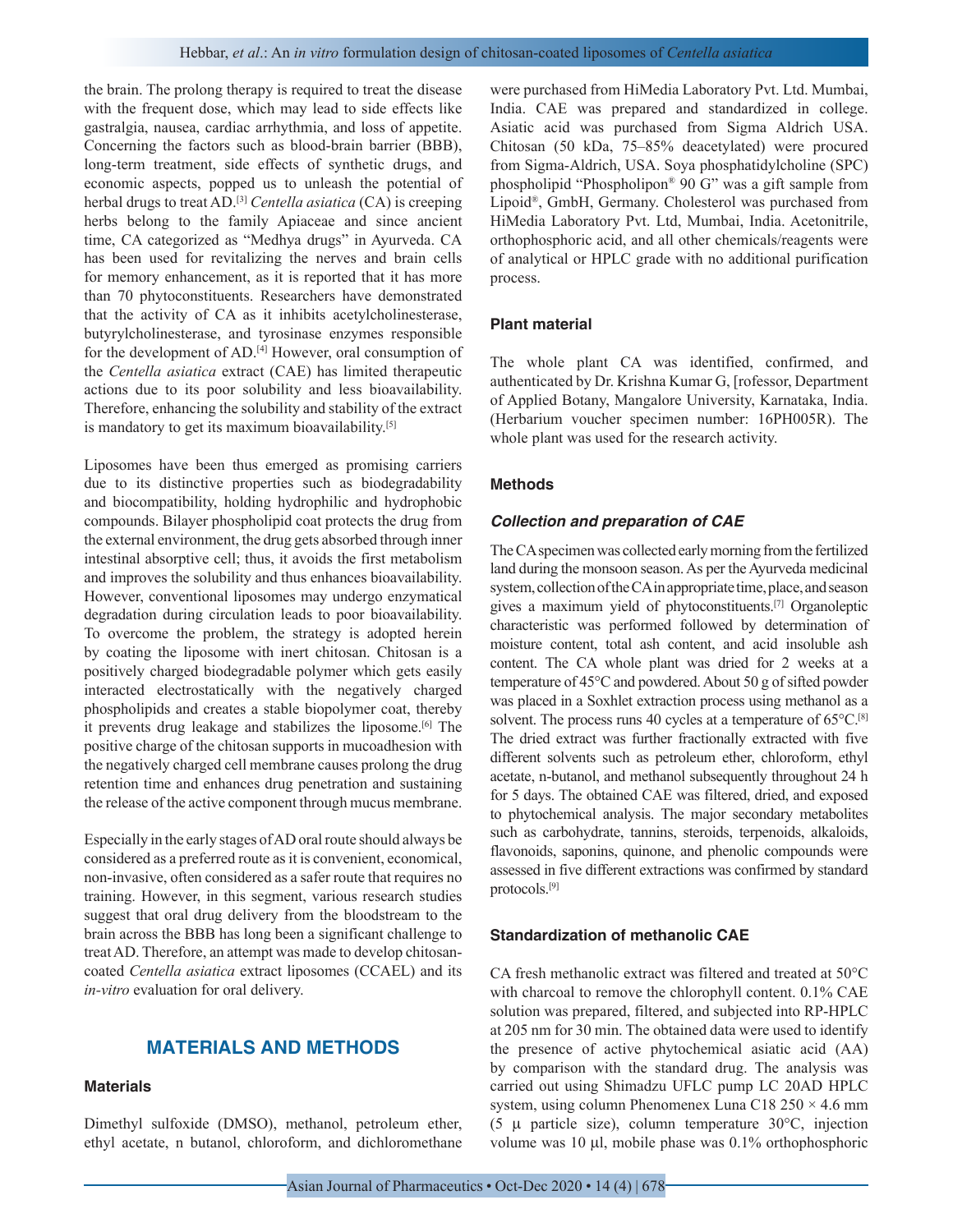acid:acetonitrile (50:50%), the flow rate was 1 ml/min, and wavelength 210 nm using PDA detector (SPD-M20A).[10]

## **Formulation of CAE liposome (CAEL)**

CAEL was formulated by the solvent evaporation method, with some modifications. Different ratios of CAE, SPC, and cholesterol were dissolved in dichloromethane (20 ml) in 100 ml round bottom flask. It was subjected to the rotary flash evaporator (Superfit Rotavap series, 6-BU, continental Pvt. Ltd., Mumbai, India) and the flask was rotated with 60 rpm speed at 55°C to obtain a thin film. The film was hydrated with phosphate buffer pH 6.5 at room temperature.[11]

## **Design of experiments (DOE)**

To analyze the various factors affect the formulation and to get an optimized formulation of CAE, Design-Expert® (Version 11.0.3.0 64-bit, Stat-Ease Inc. Minneapolis, USA) software was used. 3<sup>2</sup> Design consist of independent variable such as drug lipid molar ratio  $(X_1)$  and SPC: cholesterol ratio  $(X_2)$  at three different level  $-1$  (low), 0 (middle), and +1 (high) to evaluate the effect of dependent variables such as vesicle size  $(Y_1)$  and entrapment efficiency (EE)  $(Y_2)$ .<sup>[12]</sup> Based on the software suggestion, total 9 formulations were formulated and evaluated the response. Resulting data were fitted into the Design-Expert® software and were validated using an analysis of variance. The implied model can be explained by following the quadratic equation exhibiting coefficient effects, interactions, and polynomial terms.

$$
Y = b_0 + b_1 X_1 + b_2 X_2 + b_{12} X_1 X_2 + b_{11} X_1^2 + b_{22} X_2^2
$$
 (1)

Where "Y" is a measured response associated with each factor level combination, " $b_0$ " is an intercept, " $b_1$ " to " $b_{22}$ " are regression coefficients computed from the observed experimental values of "Y" and " $X_1$ " and " $X_2$ " are the coded levels of independent variables. The experimental design and the actual values of the independent variables are given in Table 1.

| Table 1: 3 <sup>2</sup> Level factorial design variables for<br>optimized CAEL: Coded levels and actual values<br>for each other. |                              |               |               |  |  |  |  |
|-----------------------------------------------------------------------------------------------------------------------------------|------------------------------|---------------|---------------|--|--|--|--|
| <b>Factors</b>                                                                                                                    | Levels, actual (coded)       |               |               |  |  |  |  |
|                                                                                                                                   | -1<br>(Low)                  | 0<br>(Medium) | +1<br>(High)  |  |  |  |  |
| Independent variables<br>A=Drug: SPC ratio<br>(w: w)<br>B=SPC: Cholesterol<br>ratio (w: w)                                        | 1:5<br>70:30                 | 1:10<br>60:40 | 1:15<br>50:50 |  |  |  |  |
| Dependent variables<br>Y1=Vesicle size (nm)<br>Y2=Entrapment<br>efficiency (%)                                                    | Goal<br>Minimize<br>Maximize |               |               |  |  |  |  |

#### **Formulation of CCAEL**

CCAEL was prepared as per the improved ionotropic gelation method.[13] Chitosan was dissolved in acetic acid (0.5% w/v) and kept overnight at room temperature. An appropriate amount of chitosan solution was added drop-wise to the optimized CAE liposomal suspension under continuous magnetic stirring at room temperature for 1 h. It was undisturbed for 3–4 h to get a proper swelling of the liposomes. Finally, the liposomal suspension was sonicated using Ultra-Probe Sonicator (CV-18, Sonics and Materials Inc., USA) for 30 min to produce CCAEL. The final formulation was stored in a well-closed container at 4°C for further studies.

## *In vitro* **evaluation of optimized CCAEL**

# *Vesicle size, polydispersity index (PDI), and zeta (*ζ*) potential*

It is an indicator of the overall stability and physicochemical properties of the liposomes.<sup>[14]</sup> The samples were diluted with deionized water in a 1:10 ratio before the measurement. Through using Malvern Zetasizer (Malvern Instruments, Malvern, UK), the mean vesicle size (in nm), size distribution as the PDI, and zeta potential of the optimized CCAEL were estimated. Measurements were performed at a fixed temperature of 25°C in triplicate.

## **% EE**

The % EE of the optimized CCAEL was determined by a direct method.[15] The sonicated optimized CCAEL (1 ml) was taken in microcentrifuge tubes, centrifuged at 20,000 rpm for 1 h at 4°C in a cold centrifuge (Remi Elektrotechnik Ltd., Vasai, India) to get a white pellet. The pellet was treated with 0.1 NaOH 500 µl and thoroughly vortexes for 3 min to obtain a white suspension. To get a clear solution, 5 ml of Triton X-100 was added, vortexed again for 2 min to confirm the vesicles are lysed completely to discharge the drug. The % EE was evaluated using RP-HPLC method and calculated using the following formula:

$$
(\%) EE = \frac{Drug in pellet (entrapped drug)}{\text{Total drug added}} \times 100
$$

#### **Drug content analysis**

The AA content in the CCAEL was calculated using RP-HPLC method. The sample was diluted in 10 ml methanol and filtered through 0.2 µm membrane filter. The resultant solution was diluted and subjected to RP-HPLC analysis.

## **Differential scanning calorimetry (DSC)**

The thermal analysis of the CAE, SPC, physical mixture (PM), and CCAEL was carried out using a DSC (Q20, TA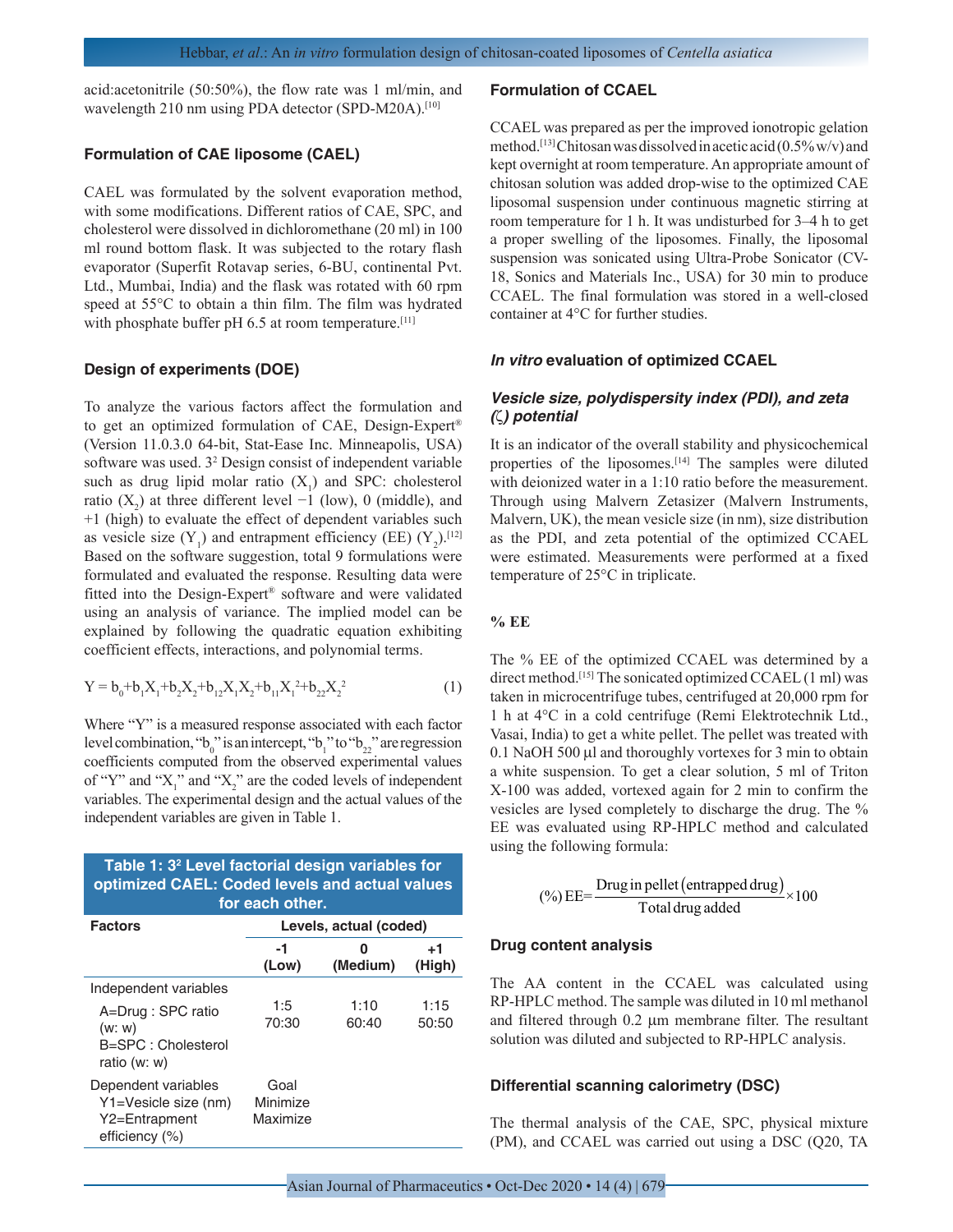Instruments Inc., New Castle, USA). The study was conducted with dry nitrogen gas being rid of. High pure indium was used to calibrate the instrument's heat flow and heat capacity. The samples (about 5 mg) were kept in aluminum pans of open quality. Each sample was subjected to a single heating cycle from 0°C to 400°C at a heating rate of 10°C/min. The peak transition onset temperatures of samples were analyzed using the universal analysis software (Version 4.5A, Build 4.5.0.5, TA Instruments Inc., New Castle, USA).<sup>[16]</sup>

## **Fourier transform infrared (FTIR) spectroscopy**

To detect the possible chemical interactions between formulation components, FTIR analysis was investigated. The IR spectra of CAE, SPC, cholesterol, chitosan, a PM, and formulation were done using FTIR spectroscopy (Alpha Bruker, Japan). According to the ATR method, below the FTIR spectrophotometer probe, a known amount of the sample was placed and analyzed at a wavelength region of 4000–500 cm−1. The wavenumber of the characteristic peak of a PM was compared with the pure sample and interpreted.<sup>[17]</sup>

## **Surface morphology**

## *Transmission electron microscopy (TEM)*

To analyze the morphological characteristics of optimized CCAEL TEM (JEM-100S, JOEL Ltd., Tokyo, Japan) was used.<sup>[18]</sup> The sample was diluted with deionized water (1:20) and sonicated for 3 min before the analysis. A drop of the diluted solution of CCAEL was injected separately on a carbon-coated copper grid, forms a liquid film. By incorporating one drop of ammonium molybdate (2% w/w) in 2% w/v ammonium acetate buffer (pH 6.8), the film on the grid was made negatively stained. The excess stain was removed; dried; the stained film was examined.

## **Atomic force microscopy (AFM)**

The 3D surface morphology of the optimized CCAEL was visualized using an atomic force microscope (Innova SPM, Bruker, Santa Barbara, USA). Using AFM tips at 267– 328 kHz resonance frequency at a scan speed of 1.2 Hz, the sample was applied as a thin smear to the Mica Disk and visualized in contact mode. The AFM tip has direct contact with the sample when in contact mode. While the tip was scanned along the surface, the sample topography induces a vertical deflection of the cantilever. This deflection was measured by a fiber optical interferometer.<sup>[19]</sup>

## *In vitro* **release studies**

The *in vitro* drug release pattern of CAE and optimized CCAEL suspension was carried out using sigma dialysis membrane; in a vertical Franz diffusion cell. The sample (50 mg CAE and 1 ml CCAEL) was mounted on one side, another side of the membrane had the dissolution medium in contact. The whole dissolution assembly was kept on a magnetic stirrer at a temperature of 37°C. To mimic the stomach and intestine condition, two different dissolution media were taken. For the initial 0–2 h, 200 ml of acidic buffer pH 1.2 was placed, and then it replaced by phosphate buffer pH 7.2with 0.25% w/v sodium lauryl sulfate (2–24 h). At specific time intervals (5, 15, 30, 45, 60, 120, 240, and 480 min), aliquots (5 ml) of samples were withdrawn and replaced with an equal volume of fresh medium to maintain a sink condition. After the filtration and the suitable dilutions, drug concentration was analyzed by RP-HPLC at 210 nm and compared. The data obtained from *in vitro* release studies were subjected to *in vitro* kinetic release models (Zero-order, First-order, Higuchi, and Korsmeyer–Peppas model) to interpret the mechanism of drug release from the optimized CCAEL.[20]

### *In vitro* **antioxidant activity study**

As per the method described by Jamuna *et al*. 2012[21] antioxidant property of CAE and CCAEL was evaluated, and the results were compared with ascorbic acid (standard) using stable free radical 2,2-diphenyl-1-picrylhydrazyl (DPPH). The CAE and CCAEL (3.5 ml each) of different concentrations ranging from 10 to 50 µg/ml were treated with 1.5 ml 0.1 mM solution of DPPH in methanol. The absorbance of the standard and samples were measured at 517 nm using ELISA plate reader (AM-2100, Alere Inc., USA). The % DPPH scavenged was calculated using the following formula:

% Inhibition of DPPH= $\frac{\text{Absorption (sample)}}{\text{Area}}$ Absorption (control) – Ab (sample)  $\frac{\text{expmin}(\text{sample})}{\text{sorption}(\text{control})} \times 100$ 

# *In vitro* **intestinal permeation study**

The CAE and optimized CCAEL were evaluated to assess *in vitro*  intraduodenal permeability. The fresh duodenal part from goat intestine was obtained from the slaughterhouse. The intestinal tissue was cut into  $6 \times 6$  cm then slightly washed with phosphate buffered saline solution (pH 7.2) to remove blood debris. It was mounted tightly between donor and receiver compartment. Both the samples approximately 1 ml was inserted separately into the lumen of duodenum with the usage of the syringe. The phosphate buffer pH 7.2 was filled in the receiver compartment, and the temperature was maintained at 37°C. The laboratory aerator system was exposed to aeration with  $5\%$  CO<sub>2</sub> and  $95\%$  $O_2(10-15$  bubbles/min). The 1 ml sample was withdrawn from the medium (every 1 h, up to 8 h) and replaced with an equal volume of fresh medium. The obtained samples were filtered and analyzed by RP-HPLC method at a wavelength of 210 nm to assess asiatic acid concentration.[22]

### **Stability study**

Stability analysis was performed at two separate temperatures, that is, refrigeration temperature  $(4 \pm 2^{\circ}C)$  and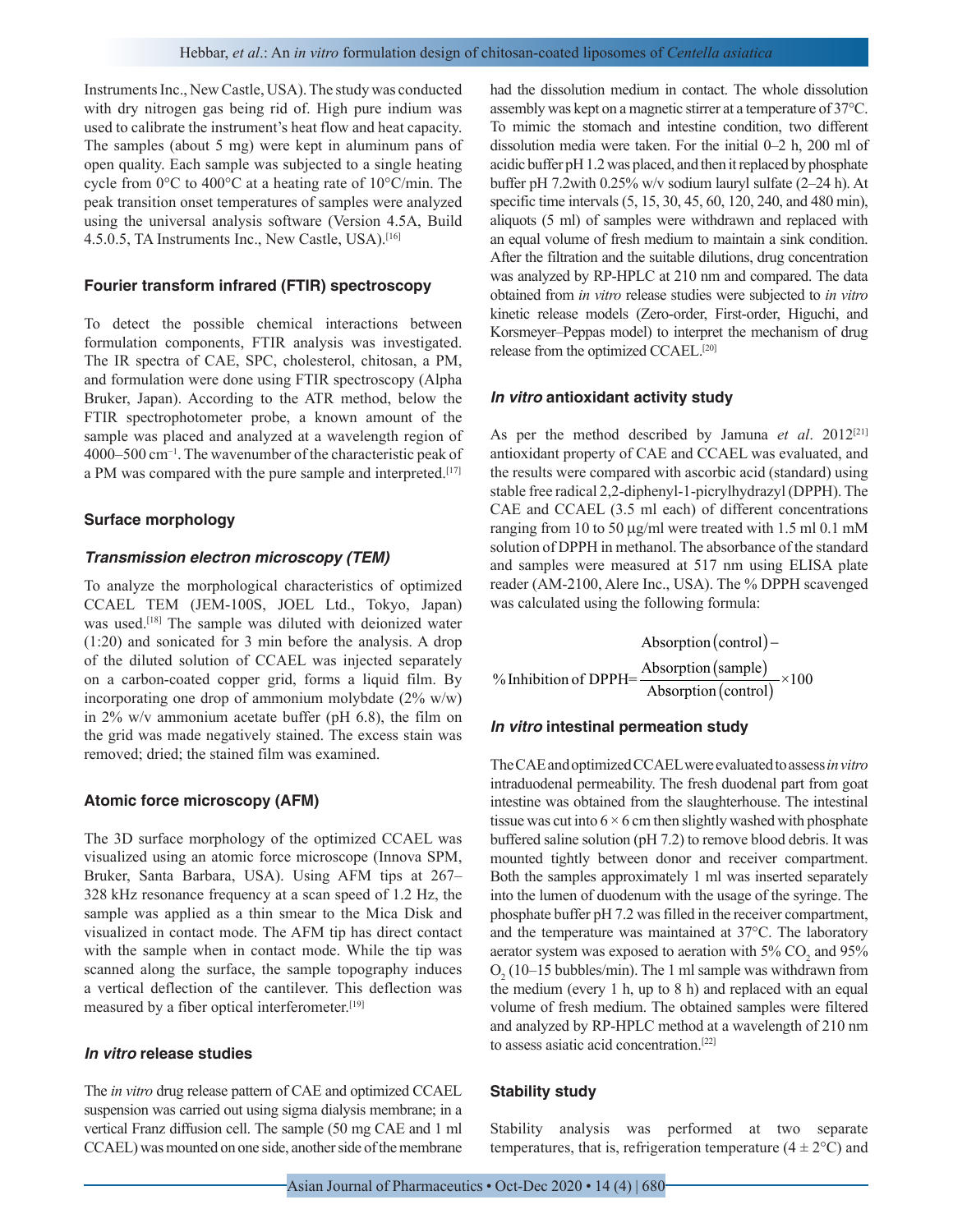room temperature (32  $\pm$  2°C) for 4 weeks, for the optimized CCAEL. Appropriate dilutions with phosphate buffer solution pH 7.4 were performed every week and assessed for drug entrapment, vesicle size, and ζ potential analysis.[23]

# **RESULTS AND DISCUSSION**

# **Preliminary qualitative test of CAE**

Once the herb was identified, the whole plants were collected, dried, powdered, and exposed to preliminary quality standard tests. The mean value of CA total ash was found to be 16%, insoluble acid ash was 3%, and water-soluble ash was 3%. This percentage clearly shows that the plant is safest for drug action and its effect.[24] Total moisture content was found to be 7.2% low moisture content, always desirable for better stability of the drug. The extraction process was carried out using a Soxhlet apparatus using methanol as a solvent. The dark green solvent extract was condensed, and methanol was allowed to evaporate results in dried powder (% yield  $6\%$  w/w) that was then contained in a desiccator. The CAE

exhibited significant phyto profiles with respect to the five different solvents. Methanol extract has shown the highest occurrence of phytoconstituents out of the five solvents used [Table 2]. Methanol dissolves a larger portion of polar compounds and a particular group of non-polar compounds because of its amphiphilic nature; therefore, methanol was selected for further analytical analysis.

## **Standardization of CAE**

The RP-HPLC method is suitable for quality control of the raw material extracts and assay of the markers in CA*.* It provides a reliable, accurate, linear, precise, simple, quick, and within-range quantitative estimation of total triterpenes (madecassoside, asiaticoside, and asiatic acid) in CAE. AA was considered as a standard drug for further drug estimation in drug content, entrapment studies, and drug release studies. The identification of compound asiatic acid was done with the retention time 15.79 min with the approximate 10% availability in the total extract [Figure 1].

| Table 2: Phytochemical screening of CA test |                 |                |                      |           |                 |  |  |  |
|---------------------------------------------|-----------------|----------------|----------------------|-----------|-----------------|--|--|--|
| <b>Test</b>                                 | <b>Solvents</b> |                |                      |           |                 |  |  |  |
|                                             | Petroleum ether | Chloroform     | <b>Ethyl acetate</b> | n-butanol | <b>Methanol</b> |  |  |  |
| Alkaloids                                   |                 | $\pm$          | $\ddot{}$            |           | +               |  |  |  |
| Carbohydrate                                |                 |                |                      | $\ddot{}$ | $\ddot{}$       |  |  |  |
| Flavonoids                                  |                 | $\overline{+}$ |                      | $\ddot{}$ | $\div$          |  |  |  |
| Glycosides                                  |                 | $\pm$          | $\pm$                | $\ddot{}$ | $\pm$           |  |  |  |
| Phenolic compounds                          |                 |                | $\pm$                |           | +               |  |  |  |
| Protein                                     |                 | $\overline{+}$ |                      |           |                 |  |  |  |
| Saponins                                    |                 |                | $\pm$                | $\ddot{}$ | $\pm$           |  |  |  |
| <b>Steroids</b>                             |                 | $\overline{+}$ | $\ddot{}$            | $\ddot{}$ | $\pm$           |  |  |  |
| <b>Tannins</b>                              |                 |                |                      |           | $\ddot{}$       |  |  |  |
| Terpenoids                                  |                 |                |                      |           |                 |  |  |  |

+: Indicates presence, −: Indicates absence



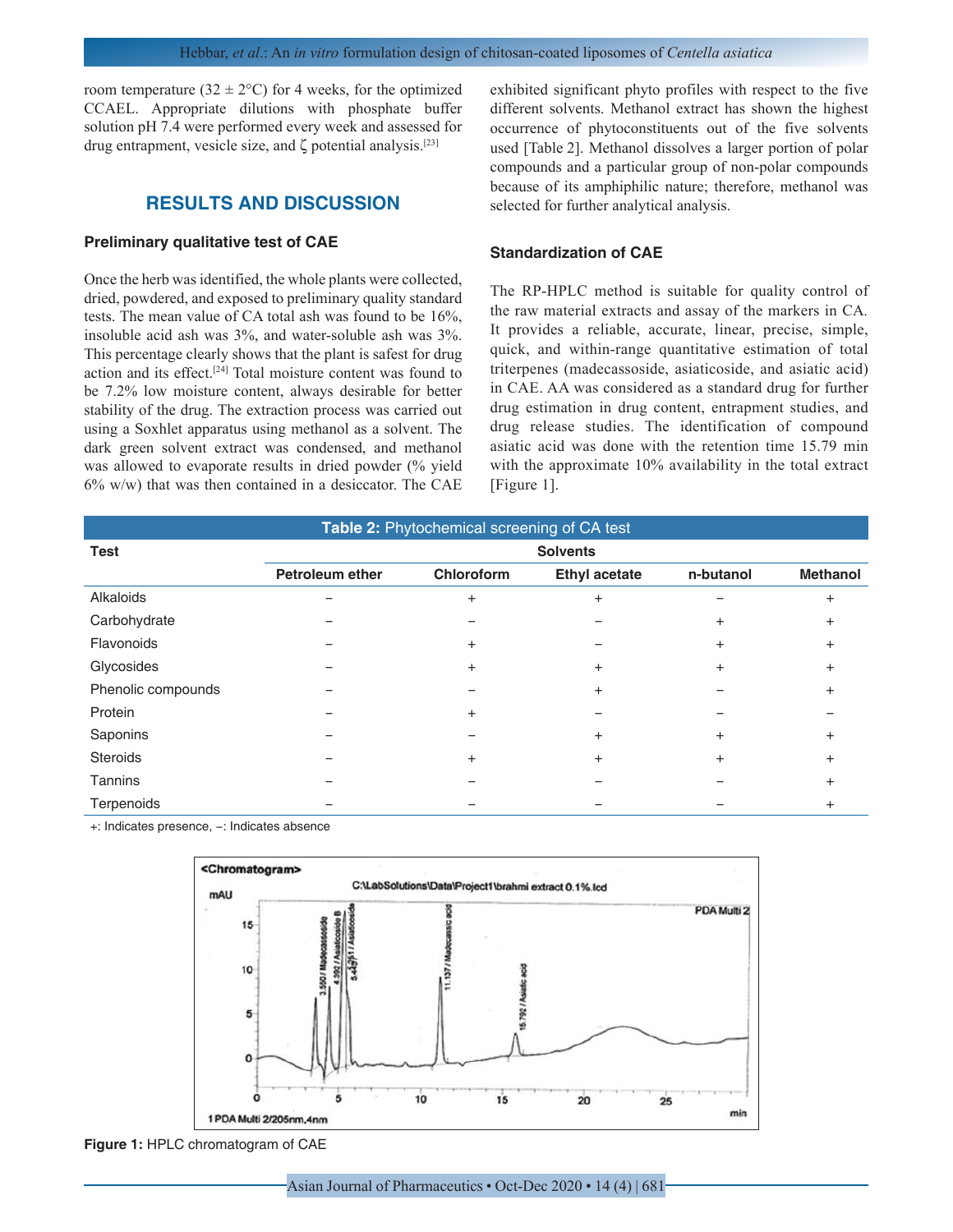# **Formulation of conventional liposomes of CAE (CAEL)**

The CAEL was formulated using the solvent evaporation method. Initial screening was carried out in many organic solvents such as ethanol, methanol, chloroform, DMSO, DMF, and dichloromethane. In dichloromethane, a clear solution was obtained, with a lower boiling point (39.6°C) with lower toxicity (LD<sub>50</sub> value 1.5 g/kg in rat). Therefore, dichloromethane was selected as a solvent to prepare the CAEL. Based on the literature survey, drug:SPC ratio was taken in the range of 1:5–1:15 and SPC:cholesterol ratio in the range of 70:30–50:50 that was further subjected to DOE. Mixtures were dissolved in dichloromethane solvent and evaporated using rotary flash evaporated. Before hydration, the film was dried at 45°C for nearly 45 min to remove the organic solvent. Cholesterol was added to improve liposomal stiffness and stability.[25] The obtained multilamellar vesicles were pulverized using an Ultra-Probe Sonicator to get the desired size range of <250 nm.

## **DOE**

## *Full factorial design (32 )*

Based on experimental design,<sup>[26]</sup> the results obtained from the experimental trials carried out using 3 level factorial randomized quadratic polynomial model for the two dependent variables for the extent of liposome formulations are shown in Table 3. The measured values from the experimental trails showed a significant variation in % EE (56.08–82.38%) and vesicle size (571–1000 nm). The quadratic equations (Eq. 1 and Eq. 2) were used to draw conclusions based on the magnitude of the coefficient, and positive sign before the variables show the linear association between response and factor, while the negative sign indicates the inverse relationship between the same.

Vesicle size = 
$$
+226.56+42.50*A-20.17*B
$$
 (2)

Where A and B symbolize the coded values for CAE:SPC ratio and SPC:cholesterol ratio, respectively.

## **Optimization**

The model generated for the vesicle size had a  $P < 0.05$ and F-value of 7.87, indicating the model to be significant. The difference between the adjusted  $(R^2 \t0.6318)$  and the predicted  $(R^2 \t0.5257)$  model was found to be <0.2, indicating a reasonable agreement between the two. The model generated for the EE had a *P* < 0.05 and F-value of 35.72, indicating the model to be significant. The difference between the adjusted ( $\mathbb{R}^2$  0.8967) and the predicted ( $\mathbb{R}^2$ 0.8080) model found to be <0.2. From the 3D surface plot of the effect of CAE:SPC ratio and SPC:cholesterol ratio on the response vesicle size and % EE is depicted in Figure 2a and b. The vesicle size of the prepared liposome was found to be in the range of 500–600 nm and % EE of 50–80%. The percentage error was calculated, and the optimized liposomes had a vesicle size of 209.8 nm and % EE to the extent of 80% [Table 4].

# **Formulation of chitosan-coated liposomes of CAE (CCAEL)**

The positively charged chitosan was used to form a coat on liposomes to enhance its mucoadhesivity to negatively charged cell membrane and thereby prolong the release of the drug. Due to electrostatic interactions between the negatively charged SPC and the positive charges of primary amino groups of chitosan, it is useful in coating the surface of liposomes. Chitosan coating enhances the stability of liposomes and prevents drug leakage from the vesicular structure.[27]

| and entrapment efficiency $(\%)$ |                |            |                          |                     |                              |  |  |
|----------------------------------|----------------|------------|--------------------------|---------------------|------------------------------|--|--|
| <b>Std</b><br>Run                |                | Factor 1   | Factor 2                 | <b>Response 1</b>   | <b>Response 2</b>            |  |  |
|                                  |                | A:Drug:SPC | <b>B:SPC:Cholesterol</b> | <b>Vesicle size</b> | <b>Entrapment efficiency</b> |  |  |
|                                  |                | w:w        | w:w                      | nm                  | %                            |  |  |
|                                  |                | $-1$       | $-1$                     | 482                 | 56.08                        |  |  |
| 9                                | 2              |            |                          | 376                 | 82.38                        |  |  |
| $\overline{4}$                   | 3              | $-1$       | 0                        | 354                 | 67.4                         |  |  |
| 8                                | $\overline{4}$ | 0          |                          | 242                 | 77.13                        |  |  |
| 6                                | 5              |            | 0                        | 504                 | 80.24                        |  |  |
| 5                                | 6              | 0          | 0                        | 495                 | 75.51                        |  |  |
| 3                                | 7              |            | $-1$                     | 505                 | 75.76                        |  |  |
| $\overline{2}$                   | 8              | 0          | $-1$                     | 502                 | 69.08                        |  |  |
| 7                                | 9              | -1         |                          | 571                 | 69.24                        |  |  |
|                                  |                |            |                          |                     |                              |  |  |

**Table 3:** Level factorial randomized quadratic design experimental trial batches, with obtained vesicle size (nm) and entrapment efficiency (%)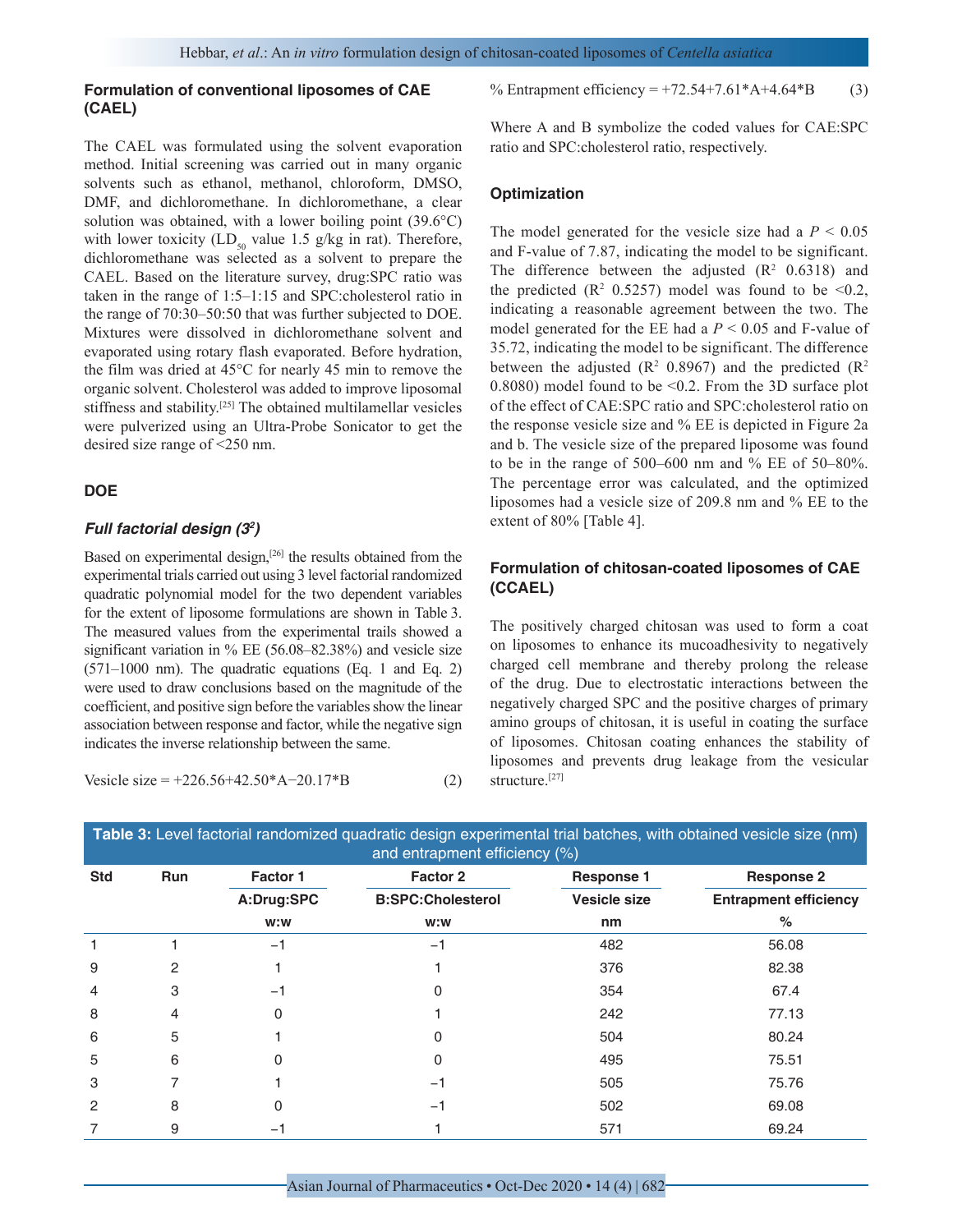## Hebbar, *et al*.: An *in vitro* formulation design of chitosan-coated liposomes of *Centella asiatica*



**Figure 2:** (a and b) 3D surface plot of vesicle size and entrapment efficiency

| <b>Table 4:</b> Selected solution and the % error between the predicted and the observed values |                           |                   |                                |  |  |  |  |  |  |
|-------------------------------------------------------------------------------------------------|---------------------------|-------------------|--------------------------------|--|--|--|--|--|--|
|                                                                                                 | <b>Factors</b>            | <b>Responses</b>  |                                |  |  |  |  |  |  |
| A: Drug:SPC (w:w)                                                                               | B: SPC:Cholesterol (%w/w) | Vesicle size (nm) | Drug entrapment efficiency (%) |  |  |  |  |  |  |
| Predicted                                                                                       |                           |                   |                                |  |  |  |  |  |  |
| 1:6.88                                                                                          | 50:50                     | 212.86            | 82.40                          |  |  |  |  |  |  |
| Actual                                                                                          |                           |                   |                                |  |  |  |  |  |  |
|                                                                                                 |                           | 209.8             | 81.27                          |  |  |  |  |  |  |
| $%$ Error:                                                                                      |                           | 1.40              | 1.45                           |  |  |  |  |  |  |

## **Vesicle size, PDI, and zeta (**ζ**) potential**

Vesicle size, PDI, and ζ potential are significant interpreters of the physical stability of liposomes in a medium.[28] Chitosan coating enhances the thickness of the vesicular system as compared to conventional liposomes. The average vesicle size of sonicated optimized CAEL was found to be 201.4 nm. The average vesicle size of optimized CCAEL was found to be 678 nm that signifies the optimum complex formation. PDI value of optimized CAEL and CCAEL was found to be 0.493 and 0.457, respectively, that indicates a narrow range of vesicle size distribution. The surface charge of -20–+20 mV was reported as a characteristic property of ζ potential for attraction, followed by flocculation exceeding repulsive forces.[29] The chitosan coat attributes more cationic polymers adsorbed to the liposomal surface to show a slightly positive charge. The optimized formulation CAEL and CCAEL showed ζ potential of -20.8 mV and 22.3 mV, respectively.

## **% EE**

The % EE was determined by lysing the optimized liposomes in Triton X-100. The total entrapment of AA in optimized CCAEL was found to be  $60.3 \pm 0.03\%$  ( $n = 3$ ). Optimized CCAEL showed better % EE because of the stable vesicular structure. AA is lipophilic and has poor water solubility, thus showing a higher affinity to be spotted in liposomes lipid bilayers. In this study, an unentrapped drug was retained in the formulation to avoid drug loss.

## **Drug content analysis**

Drug content was estimated using the RP-HPLC method. Since AA was slightly soluble in water, methanol was selected as a solvent. The standard calibration curve was plotted taking peak area on Y-axis and drug concentration on X-axis. The regression equation was found to be  $Y = 3790.1x$ under a linearity range of  $10-50 \mu g/ml$ . The retention time was  $9.6 \pm 0.22$  min and the correlation coefficient  $(r^2)$  was 0.999. The AA available in optimized CCAEL formulation was found to be  $63 \pm 0.02\%$  w/w.<sup>[30]</sup>

## **DSC**

DSC is an established tool for analyzing the approach to thermal behavior to define solid-state matter in a complex form.[31] The obtained thermograms of CAE, SPC, PM of CAE and SPC, and optimized CCAEL are shown in Figure 3. CAE showed a broad endothermic peak at 94.04°C [Figure 3a] corresponding to its melting point. SPC showed that an endothermal peak at 172.02°C [Figure 3b] indicates the transformation of the physical state from a gel to a liquidcrystalline state. In the thermogram of the PM of CAE and SPC, two peaks were observed at 94.04°C and 171.96°C [Figure 3c], corresponding to the peaks of CAE and SPC, respectively. Further, thermogram of optimized CCAEL showed a partially fused two broad endothermal peaks at 86.9°C and 110.3°C [Figure 3d]. This shift from peak to lower temperature may be due to the drug's increased solubility and reduced formulating crystallinity. It may also be due to the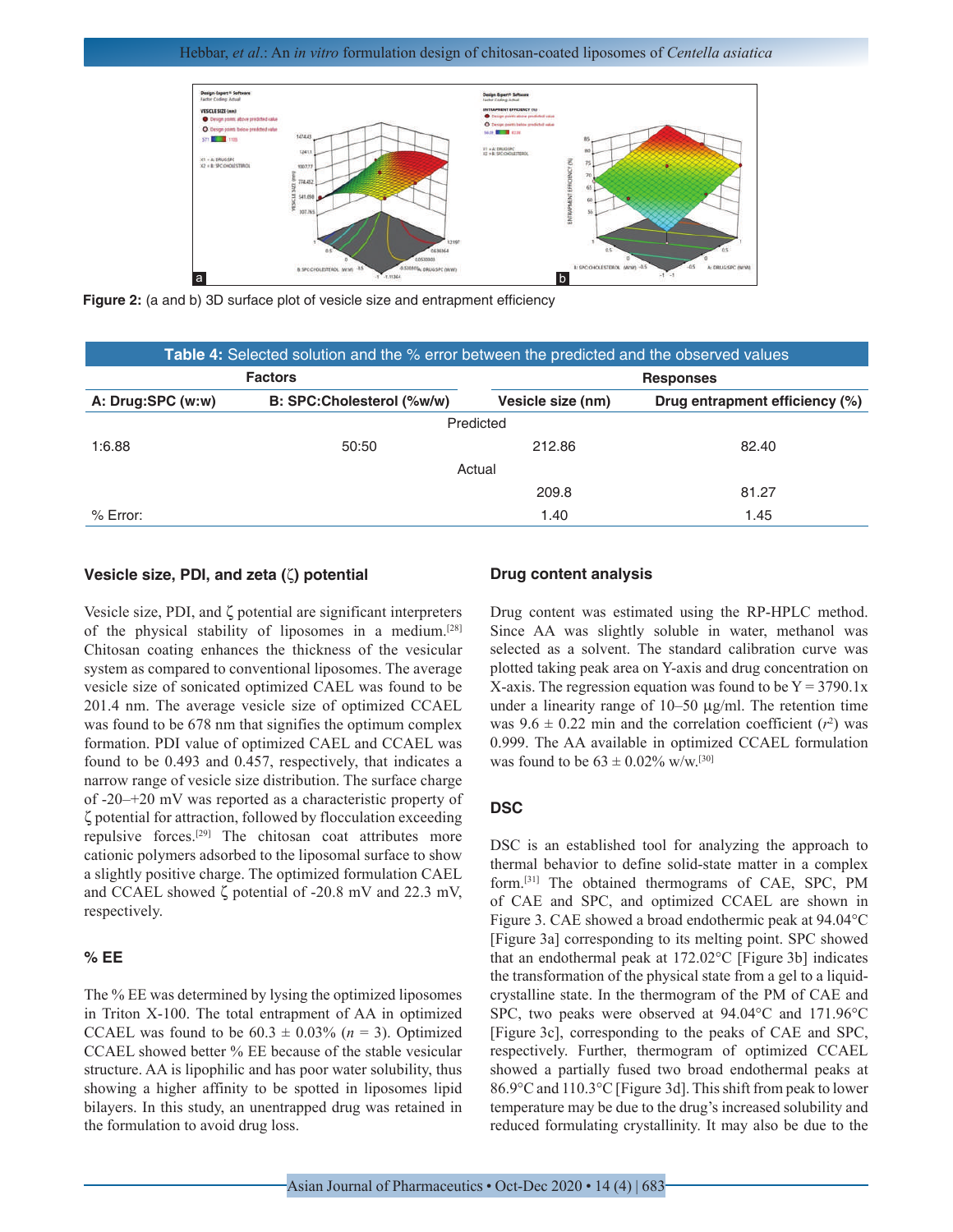

**Figure 3:** DSC thermogram of (a) CAE, (b) SPC, (c) physical mixture, (d) CCAEL

interactions among both hydrogen bonds or van der Waals forces and also due to the amalgamation of CAE with the long-chain hydrocarbon tail of phospholipid molecules and, therefore, the formation of the drug-phospholipid complex.

## **FTIR spectroscopy**

FTIR spectroscopy was carried out to investigate the possible interactions between CAE and other components of the liposomes. The IR spectra of CAE, SPC, cholesterol, chitosan, a PM, and optimized CCAEL are shown in Figure 4a-c. A comparison of the FTIR spectra shows the changes to specific regions of the CAE molecules due to interaction with phospholipids. Changes were observed in the stretching frequency of the phenolic O-H of CAE from 3431.81 cm−1 to 3416.96 cm−1 in the CCAEL. The changes may be due to the formation of weak intermolecular interactions during the formation of CCAEL that leads to alteration in the absorption peaks of phospholipid at 1227.65 cm<sup>-1</sup> and 1061.62 cm<sup>-1</sup>. Weak intermolecular interactions between CAE and SPC molecules are attributable to the formation of CCAEL. These peaks were retained in the IR spectra of the PM of all the excipients and optimized formulation. This specifies that drug and other excipients were compatible with each other.<sup>[32]</sup>

## **Surface morphology**

# *TEM*

TEM image of CAEL and optimized CCAEL [Figure 5 a and b] clearly shows the difference between coated and uncoated liposomes. Figure 5b was found to be well-formed, separate vesicles without coagulation, whereas Figure 5a shows minute coagulation. TEM was used to investigate the spherical structure and thin films as it confirms from the image.<sup>[33]</sup>

#### *AFM*

The AFM image of optimized CCAEL is depicted in Figure 6 showed well-formed, discrete vesicles. Clear vesicular spherical structures were observed when mounted on a glass slide, without any sign of aggregation or decomposition.<sup>[34]</sup>

# *In vitro* **release studies**

The study was carried out to analyze the drug release pattern from CAE and optimized CCAEL [Figure 7]. CAE showed a slow rate of release of  $35.34 \pm 0.30\%$  in about 10 h due to poor solubility, while approximately  $58.6 \pm 0.42\%$  release was observed from optimized CCAEL, probably due to better solubility. A further sudden decline of drug release was observed for CAE that lasts up to 16 h. accordingly; a sustained release pattern was observed in optimized CCAEL showed nearly  $88.3 \pm 0.3\%$  release in 24 h. The sustained release of drugs from optimized CCAEL is probably due to physicochemical alteration, and complex occurred with SPC and chitosan between CAE. Moreover, this phenomenon increased the complex's solubility and wettability compared to pure CAE.[35] The drug release kinetics from the optimized CCAEL was evaluated considering four kinetics models, including zero order, first order, Higuchi model, and Korsmeyer–Peppas model. The Higuchi's plot of the optimized CCAEL was found to be linear with the  $\mathbb{R}^2$  value 0.972 and confirmed diffusion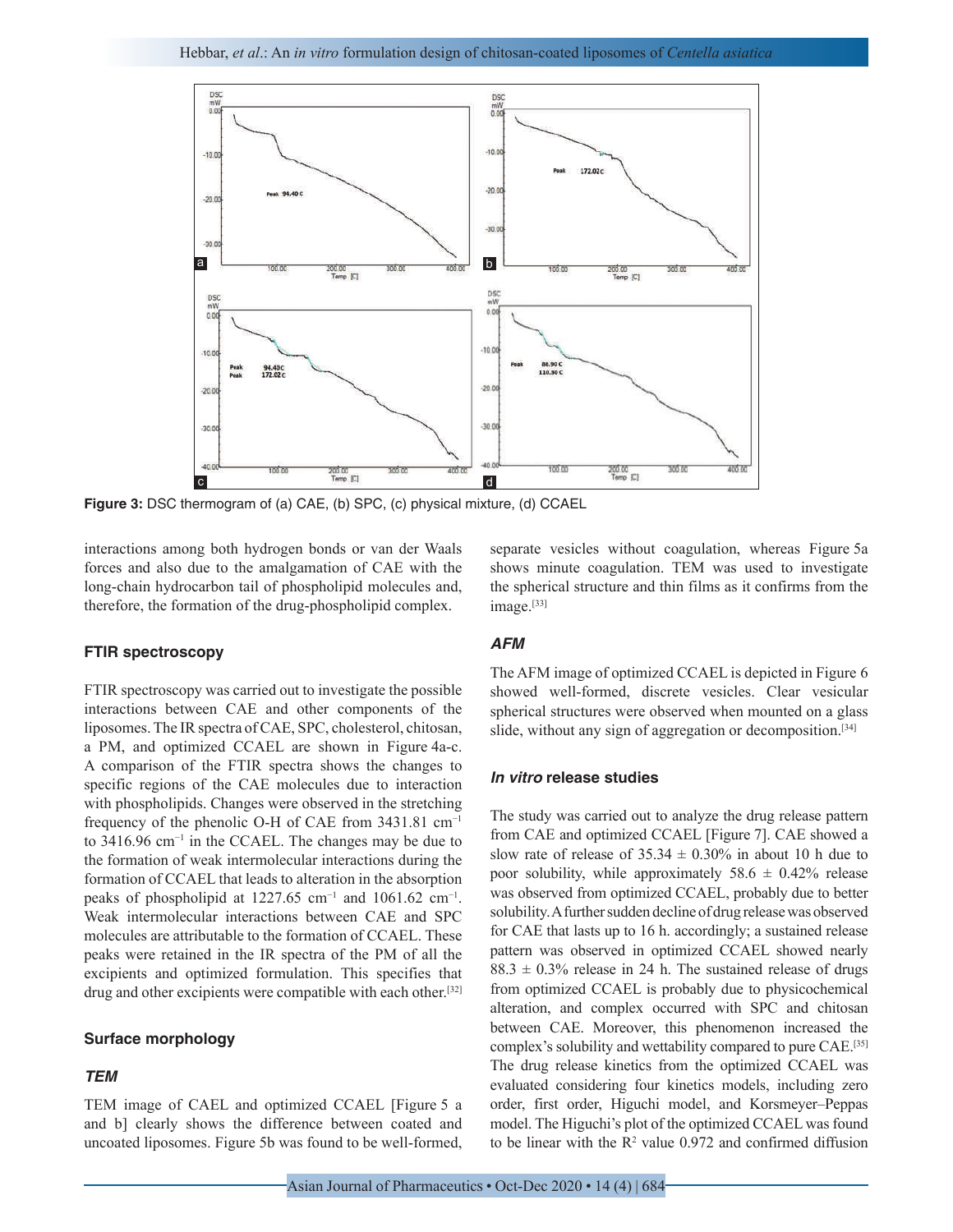

**Figure 4a:** FTIR of CAE and SPC



**Figure 4b:** FTIR of cholesterol and chitosan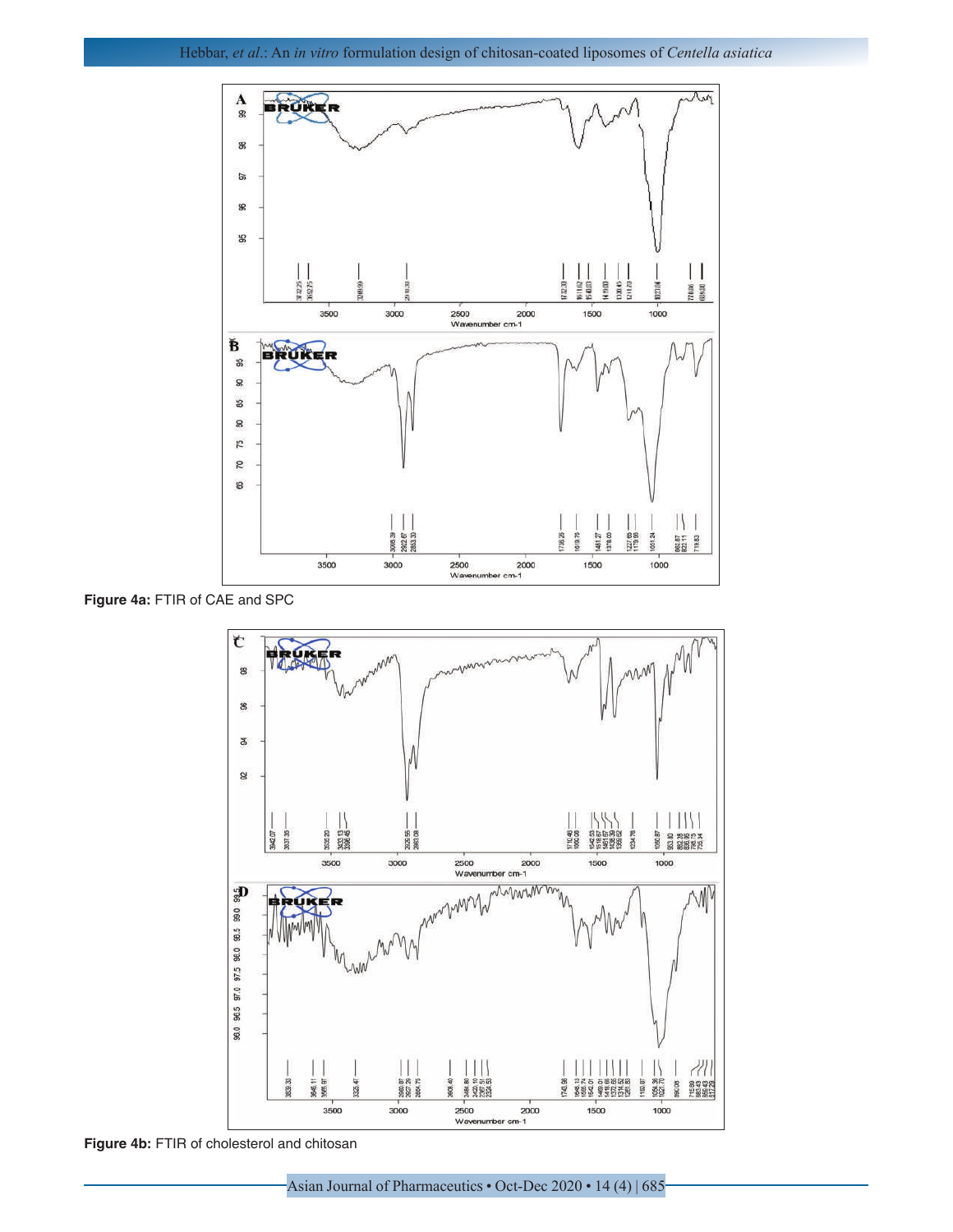

**Figure 4c:** FTIR of physical mixture and CCAEL



**Figure 5:** TEM images of (a) CAEL and (b) CCAEL

controlled drug release based on Fick's law which is a square root time depended. In the Korsmeyer-Peppas model, the *n* value (0.3917) indicated the quasi Fickian model ( $n < 0.4$ ); it represents the partial diffusion pattern of drug layer.<sup>[36]</sup> Diffusion was the dominant mechanism followed and hence Higuchi was found to be the best fit model.

# *In vitro* **antioxidant activity study**

The *in vitro* antioxidant activity of CAE and optimized CCAEL was assessed as a free radical scavenging ability based on % of DPPH free radical scavenged. The %



**Figure 6:** AFM image of CCAEL

inhibition of DPPH by samples was compared with the standard ascorbic acid at the same concentration. The % inhibition of DPPH at 50 µg/ml was found to be 91.75%, 74.4%, and 73.84%, respectively, for ascorbic acid, CAE, and optimized CCAEL [Figure 8]. The results indicated that standard drug and CAE exhibits substantial radical scavenging activity that has also been retained even after intricate it with the phospholipid without any adverse effect. It may be due to the increased capacity of CAE to donate hydrogen ions and reduce DPPH radicals to hydrazine equivalent.[37]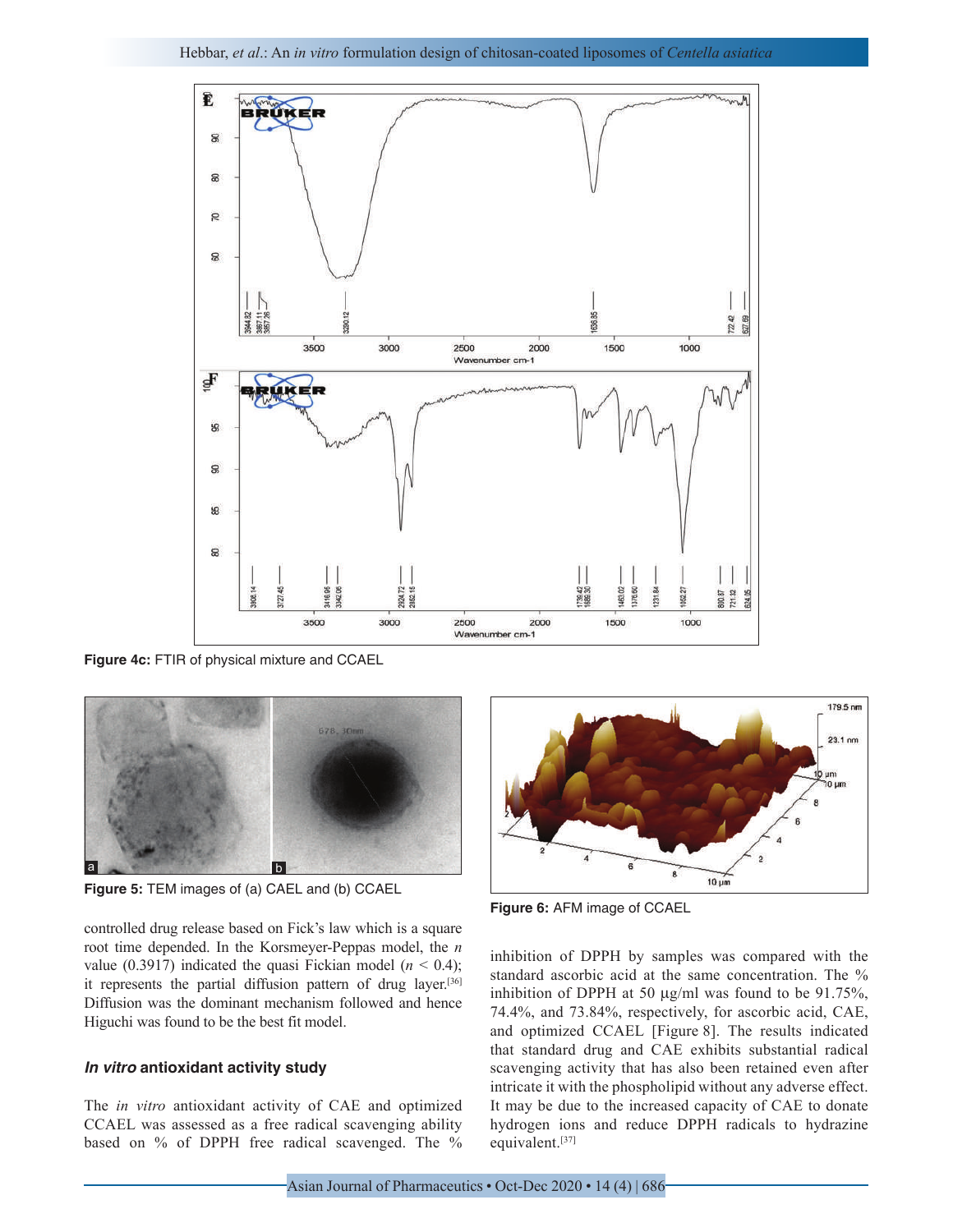| Table 5: Stability study of the optimized CCAEL by considering entrapment efficiency, vesicle size, and PDI |                         |                   |                  |                   |                  |                   |                  |                   |                  |                      |
|-------------------------------------------------------------------------------------------------------------|-------------------------|-------------------|------------------|-------------------|------------------|-------------------|------------------|-------------------|------------------|----------------------|
|                                                                                                             | Entrapment study $(\%)$ |                   |                  |                   |                  |                   |                  |                   |                  |                      |
|                                                                                                             | <b>Initial</b>          |                   | After 1 week     |                   | After 2 weeks    |                   | After 3 weeks    |                   | After 4 weeks    |                      |
| Optimized                                                                                                   | $4\pm2\degree$ C        | $32\pm2\degree$ C | $4\pm2\degree$ C | $32\pm2\degree$ C | $4\pm2\degree$ C | $32\pm2\degree$ C | $4\pm2\degree$ C | $32\pm2\degree$ C | $4\pm2\degree$ C | $32 \pm 2^{\circ}$ C |
| <b>CCAEL</b>                                                                                                | $71.4 \pm 0.03$         | 71.1              | $71.4 \pm 0.03$  | 71.0              | $71.4 \pm 0.03$  | 71.4              | $71.4 \pm 0.03$  | 71.1              | $71.4 \pm 0.03$  | 71.3                 |
|                                                                                                             | Vesicle size (d.nm)     |                   |                  |                   |                  |                   |                  |                   |                  |                      |
|                                                                                                             | 209.8                   | 209.8             | 209.8            | 209.8             | 209.8            | 209.8             | 209.2            | 209.2             | 209.1            | 209.1                |
|                                                                                                             | Zeta potential (mV)     |                   |                  |                   |                  |                   |                  |                   |                  |                      |
|                                                                                                             | 22.3                    | 22.3              | 22.2             | 22.3              | 22.2             | 22.3              | 22.3             | 22.3              | 22.3             | 22.3                 |
|                                                                                                             |                         |                   |                  |                   |                  |                   |                  |                   |                  |                      |



**Figure 7:** *In vitro* drug release study of CAE and CCAEL



**Figure 8:** *In vitro* antioxidant study of CAE and CCAEL



**Figure 9:** *Ex vivo* permeation study of CAE and CCAEL

# *In vitro* **intestinal permeation study**

The amount of drug permeation through the intestinal region of both CAE and CCAEL was measured effectively using a simple *in vitro* permeation study. The drug concentration permeated from optimized CCAEL over the duration of 8 h was found to be 75%; however, CAE exhibited less permeation of 41% [Figure 9]. A noticeable rise in the intestinal permeation rate possibly due to the encapsulation of chitosan-phospholipid complex which opens the compact junctions of cytoplasmic transmembrane proteins occludin, claudin-1, and ZO-1 of epithelium cells and supports CAE to transfer paracellular.[38] The Bioadhesive nature of chitosan contributes to an improvement in residence time and a prolonged rate of adsorption at a mucosal site due to ionic interaction among positively charged alkaline polysaccharides of chitosan and negative charge of sialic acid groups in the intestine.[39]

## **Stability study**

The major problem in liposomes is that vesicles tend to fuse, grow larger, resulting in storage breakdown of the liposomes that lead to vesicle drug leakage. Stability at extreme temperatures (>room temperature) could not be achieved because phospholipid will deteriorate at higher temperatures.[40] The optimized CCAEL formulation was evaluated for EE, vesicle size, and ζ potential. According to the data [Table 5], after a period of 4 weeks, formulations were stored at refrigeration temperature showed higher EE when compared to the room temperature. On the 4<sup>th</sup> week of storage, optimized CCAEL showed a high degree of stability in the EE throughout the stability study, that is, 71.4–71.3%. There was no such variation in vesicle size after the  $4<sup>th</sup>$  week of storage (678.8 nm–679.2 nm). ζ potential of the optimized formulations showed marginal changes in the values after the  $4<sup>th</sup>$  week of storage (+20.8–+23.1 mV) that characterize the strong stability of liposomes from flocculation when viewed in the context of its lower vesicle size. The stability of CCAEL is attributed to the chitosan coating.

# **CONCLUSION**

Oral route is considered to be the most convenient route of drug administration, especially when long-term treatment is required. Keeping such a concept in mind, a CCAEL was formulated and evaluated *in vitro* to treat AD. The study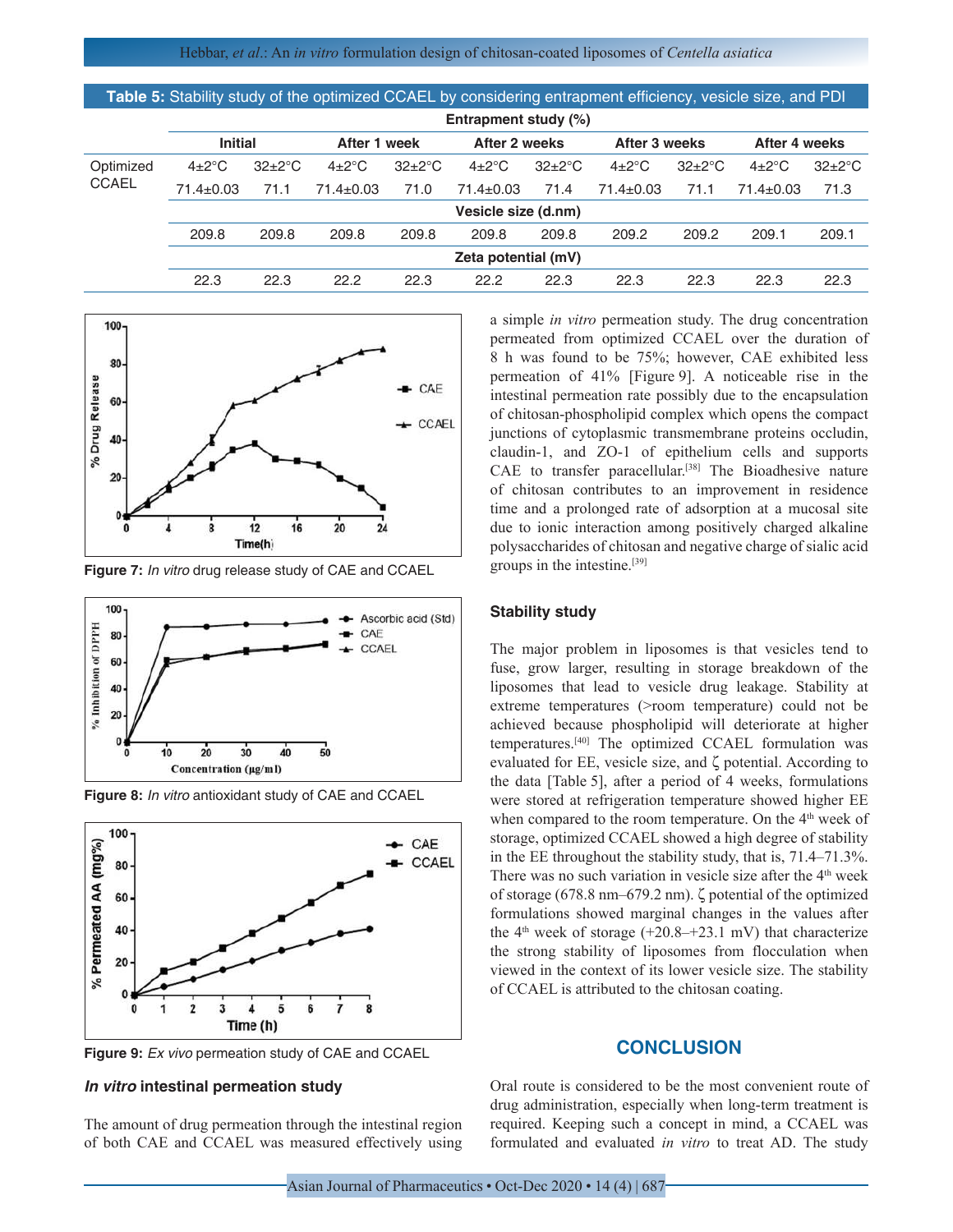was found to be effective as it utilizes the chitosan-coated phospholipid base for the improvement of solubility, stability, and controlled site-specific absorption as compared with CAE. The CCAEL was evaluated for its successful formation of chitosan phospholipid coat through FTIR, DSC, TEM, and AFM. Drug release rate and membrane permeability of CCAEL were found to be better than CAE confirms the better solubility and permeability. The present study opened new vistas in the oral drug delivery segments. However, preclinical and clinical studies are required to confirm better product development. This study was an attempt to showcase the potential of CA as a mainline therapy for the treatment of AD.

# **REFERENCES**

- 1. Chen CS, Ouyang P, Yeh YC, Lai CL, Liu CK, Yen CF, *et al*. Apolipoprotein e polymorphism and behavioral and psychological symptoms of dementia in patients with Alzheimer disease. Alzheimer Dis Assoc Disord 2012;26:135-9.
- 2. Yiannopoulou KG, Papageorgiou SG. Current and future treatments for Alzheimer's disease. Ther Adv Neurol Disord 2012;6:19-33.
- 3. Aprahamian I, Stella F, Forlenza OV. New treatment strategies for Alzheimer's disease: Is there a hope? Indian J Med Res 2013;138:449-60.
- 4. Mukherjee PK, Kumar V, Houghton PJ. Screening of Indian medicinal plants for acetylcholinesterase inhibitory activity. Phytother Res 2007;21:1142-5.
- 5. Chandrika UG, Kumarab PA. Gotu Kola (*Centella asiatica*): Nutritional properties and plausible health benefits. Adv Food Nutr Res 2015;76:125-57.
- 6. Mady MM, Darwish MM. Effect of chitosan coating on the characteristics of DPPC liposomes. J Adv Res 2010;1:187-91.
- 7. Rao VR, Descamps O, John V, Bredesen ED. Ayurvedic medicinal plants for Alzheimer's disease: A review. Alzheimers Res Ther 2012;4:22.
- 8. Chew KK, Ng SY, Thoo YY, Khoo MZ, Wan AW, Ho CW. Effect of ethanol concentration, extraction time and extraction temperature on the recovery of phenolic compounds and antioxidant capacity of *Centella asiatica* extract. Int Food Res J 2011;18:571-8.
- 9. Madhusudhan NC, Neeraja P, Devi P. Comparative analysis of active constituents in *Centella asiatica* varieties (Majjaposhak and Subhodak). Int J Pharm Phytopharmacol Res 2014;4:105-8.
- 10. Hebbar S, Dubey A, Ravi GS, Kumar H, Saha S. RP-HPLC method development and validation of Asiatic acid isolated from the plant *Centella asiatica*. Int J Appl Pharm 2019;11:72-8.
- 11. Prabhu P, Shetty R, Koland M, Vijayanarayana K, Vijayalakshmi KK, Nairy MH, *et al*. Investigation of nano lipid vesicles of methotrexate for anti-rheumatoid activity. Int J Nanomedicine 2012;7:177-86.
- 12. Sailor G, Seth AK, Parmar G, Chauhan S, Javia A. Formulation and *in vitro* evaluation of berberine containing liposome optimized by 3 2 full factorial designs. J Appl Pharm Sci 2015;5:23-8.
- 13. Giri TK. Alginate containing nanoarchitectonics for improved cancer therapy. In: Nanoarchitectonics for Smart Delivery and Drug Targeting. Amsterdam: Elsevier Inc.; 2016. p. 565-88.
- 14. Peira E, Carlotti ME, Trotta C, Cavalli R, Trotta M. Positively charged microemulsions for topical application. Int J Pharm 2008;346:119-23.
- 15. Tan Q, Liu S, Chen X, Wu M, Wang H, Yin H, *et al*. Design and evaluation of a novel evodiaminephospholipid complex for improved oral bioavailability. AAPS Pharm Sci Tech 2012;13:534-47.
- 16. Sri KV, Kondaiah A, Ratna JV, Annapurna A. Preparation and characterization of quercetin and rutin cyclodextrin inclusion complexes. Drug Dev Ind Pharm 2007;33:245-53.
- 17. Ravi G, Krishna C, Charyulu R, Dubey A, Hebbar S. Matrix tablet-containing solid dispersion is not suitable for sustained release delivery of beclomethasone dipropionate. J Pharm Negat Results 2018;9:8-13.
- 18. Fadel O, El Kirat K, Morandat S. The natural antioxidant rosmarinic acid spontaneously penetrates membranes to inhibit lipid peroxidation *in situ*. Biochim Biophys Acta 2011;1808:2973-80.
- 19. Sikarwar MS, Sharma S, Jain AK, Parial SD. Preparation, characterization and evaluation of marsupsin-phospholipid complex. AAPS Pharm Sci Tech 2008;9:129-37.
- 20. Maiti K, Mukherjee K, Gantait A, Saha BP, Mukherjee PK. Curcumin-phospholipid complex: Preparation, therapeutic evaluation and pharmacokinetic study in rats. Int J Pharm 2007;330:155-63.
- 21. Jamuna S, Paulsamy S, Karthika K. Screening of *in vitro* antioxidant activity of methanolic leaf and root extracts of *Hypochaeris radicata* L. (Asteraceae). J Appl Pharm Sci 2012;2:149-54.
- 22. Ruan LP, Chen S, Yu BY, Zhu DN, Cordell GA, Qiu SX. Prediction of human absorption of natural compounds by the non-everted rat intestinal sac model. Eur J Med Chem 2006;41:605-10.
- 23. Zweers ML, Engbers GH, Grijpma DW, Feijen J. *In vitro* degradation of nanoparticles prepared from polymers based on DL-lactide, glycolide and poly (ethylene oxide). J Control Release 2004;100:347-56.
- 24. Kaufmann B, Christen P. Recent extraction techniques for natural products: Microwave-assisted extraction and pressurised solvent extraction. Phytochem Anal 2002;13:105-13.
- 25. Grit M, Crommelin DJ. Chemical stability of liposomes: Implications for their physical stability. Chem Phys Lipids 1993;64:3-18.
- 26. Salazar J, Heinzerling O, Müller RH, Möschwitzer JP. Process optimization of a novel production method for nanosuspensions using design of experiments (DoE). Int